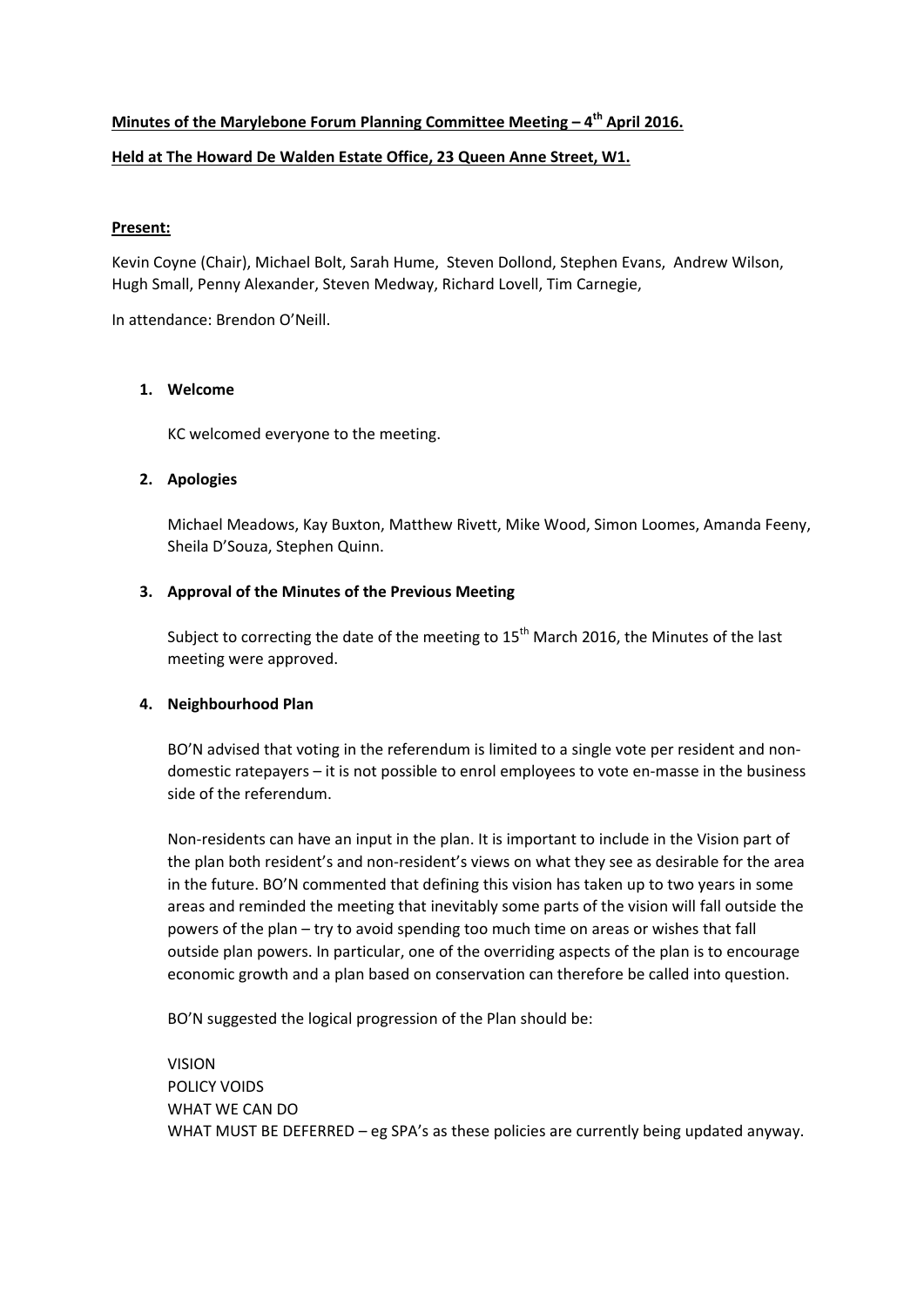At the last meeting, five broad policy areas for the Plan were identified – KC proposed that an additional one be added to look at the area as a Lifetime Neighbourhood.

It was agreed that Task Groups be established to look at each policy area with convenor/members as follows:

- ‐ Special Policy Areas Convenor: Tim Carnegie. Members: Andrew Wilson.
- ‐ Design/Conservation Area: Convenor: Tim Carnegie. Members: Michael Bolt, Stephen Quinn, Andrew Wilson, Simon Loomes.
- ‐ On‐Street/Off‐Street Parking/Traffic Management: Convenor: Hugh Small. Members; Sarah Hume, Steven Dollond.
- ‐ Public Realm/development Management Review: Convenors Penny Alexander/Steven Medway. Members: Kevin Coyne, Sara Purvis (HdeW).
- ‐ Lifetime Neighbourhood: Convenor: Sarah Hume. Members: Kevin Coyne, Stephen Evans, Andrea Merrington (HdeW).

#### **5. Sub‐Committee Reports.**

#### Finance and Grants:

HS reported that the End of Grant Report had been issued to Groundwork.

The Forum had received payment from Portman and is currently in the "black".

The Forum signatories are believed to have been approved by the HSBC.

HS commented that the Forum is expensive and the grant income is not as significant as expected. Accordingly funding is tight and costs need to be cut. More reliance is needed from volunteers to reduce expenditure

HS reported that Keith Evans has offered to do the Companies House Reporting and to deal with a technical issue on tax with HMRC.

The committee is looking into grant and other funding support and the potential amounts for these. Lottery funding is to be looked at.

SD expressed concerns at accepting money from big landowners.

#### Publicity Committee:

RL reported that the Forum needs to explain who is behind it and what it is the Forum is seeking to do.

Web site – historically the Forum has used a designer and a technician to operate the website. We need to update the site's appearance and content and its technical capabilities. The Committee is looking into how this can be achieved – one option is to see whether assistance can be obtained from students at Westminster University.